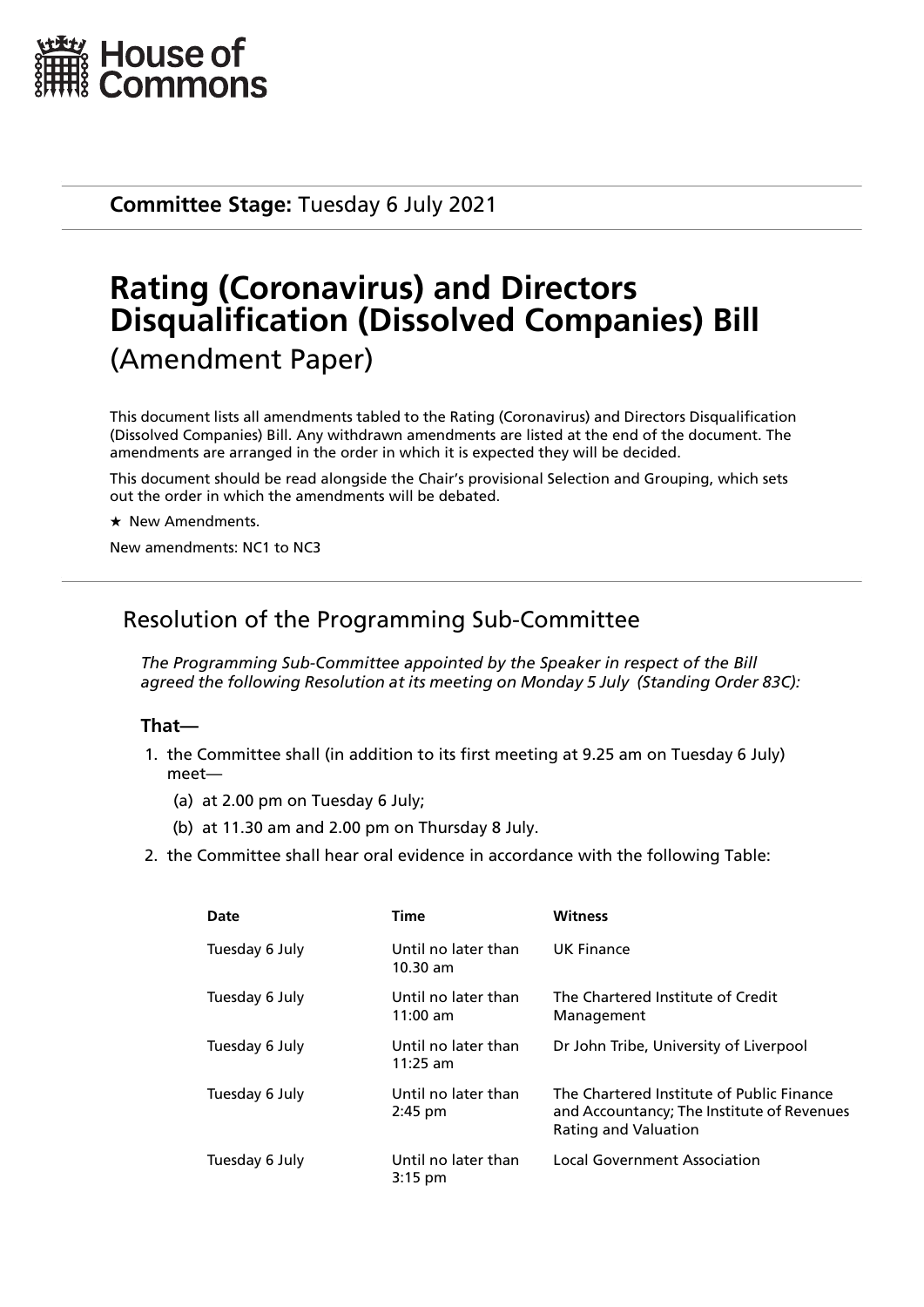| Date           | <b>Time</b>                              | <b>Witness</b>              |
|----------------|------------------------------------------|-----------------------------|
| Tuesday 6 July | Until no later than<br>$4:00 \text{ pm}$ | The Transparency Task Force |
| Tuesday 6 July | Until no later than<br>$4:45$ pm         | <b>UKHospitality</b>        |
| Tuesday 6 July | Until no later than<br>$5:15$ pm         | R3                          |

3. the proceedings shall (so far as not previously concluded) be brought to a conclusion at 5.00 pm on Thursday 8 July.

Luke Hall has given notice of his intention to make a motion in the terms of the Resolution of the Programming Sub-Committee (Standing Order No. 83C).

Paul Scully Luke Hall

That, subject to the discretion of the Chair, any written evidence received by the Committee shall be reported to the House for publication.

Paul Scully Luke Hall

That, at this and any subsequent meeting at which oral evidence is to be heard, the Committee shall sit in private until the witnesses are admitted.

Seema Malhotra **NC1** Jeff Smith

 $\star$  To move the following Clause-

#### **"Duty to report on directors of dissolved companies**

- (1) The Secretary of State must lay a report before each House of Parliament no later than three months after the day on which this Act is passed, and during each three month period thereafter.
- (2) Each report under subsection (1) must include the number of former directors of dissolved companies the Insolvency Service has—
	- (a) investigated; and
	- (b) disqualified

both in the three-month period prior to the report being published, and in total since section 1 came into force."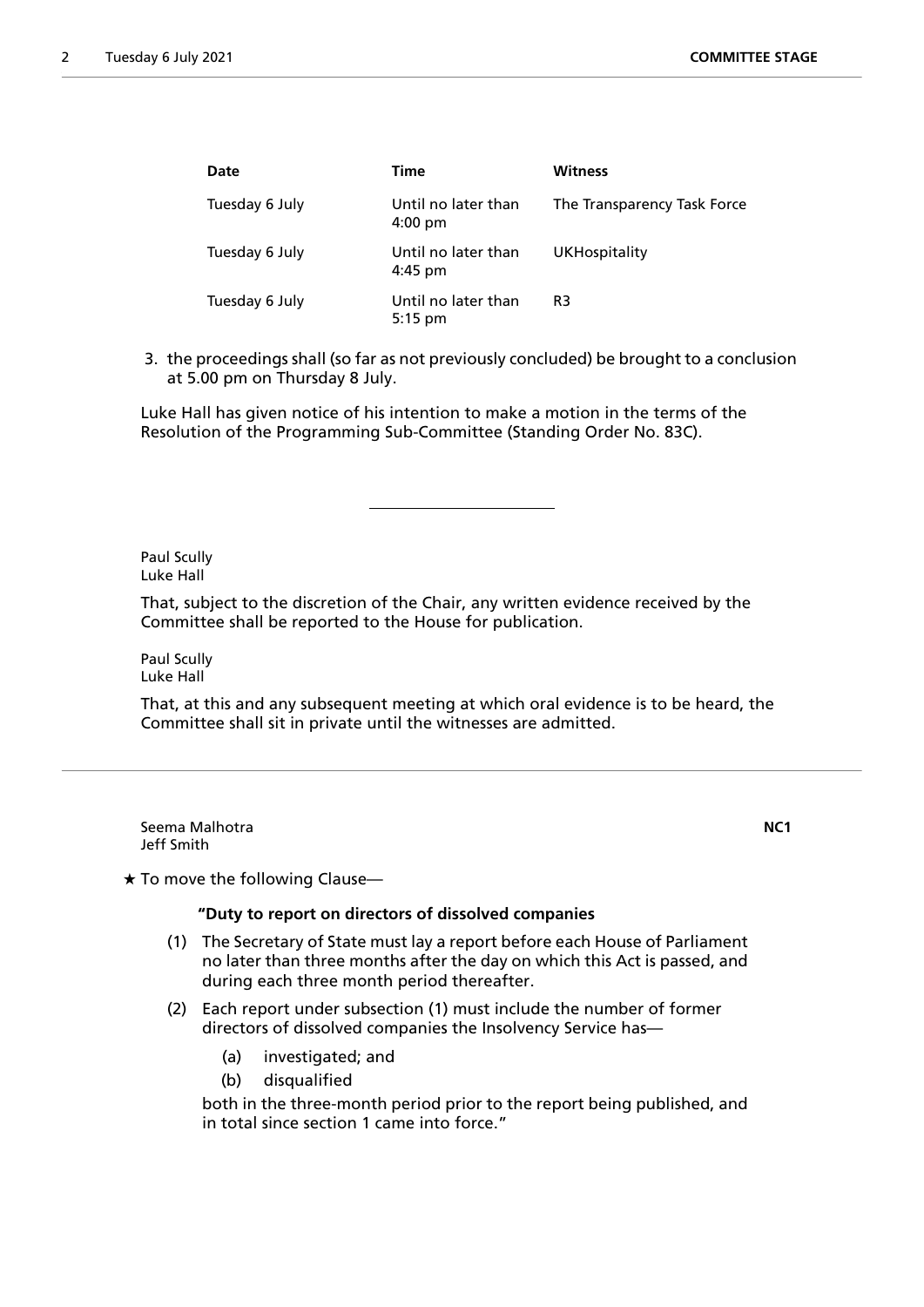#### **Member's explanatory statement**

This new clause would place an obligation on the Secretary of State to report the number of former directors of dissolved companies investigated and disqualified by the Insolvency Service.

Jeff Smith **NC2** Seema Malhotra

 $\star$  To move the following Clause—

#### **"Effectiveness of non-domestic rating lists provisions**

- (1) The Secretary of State must, no later than the end of the period of one year after the day on which this Act is passed, lay before Parliament an assessment of the effectiveness of the provisions in section 1 of this Act.
- (2) The assessment must include consideration of—
	- (a) the extent to which the provisions have achieved their objectives;
	- (b) the interaction of the provisions with other law and policy relating to coronavirus support for business and business rates; and
	- (c) possible related changes to law and policy."

#### **Member's explanatory statement**

This new clause would place an obligation on the Secretary of State to publish an assessment of the provisions in section 1 of this Act.

Seema Malhotra **NC3** Jeff Smith

 $\star$  To move the following Clause—

#### **"Effectiveness of provisions on former directors of dissolved companies**

- (1) The Secretary of State must, no later than the end of the period of one year after the day on which sections 2 and 3 come into force, lay before Parliament an assessment of the effectiveness of the provisions in section 2 and 3 of this Act.
- (2) The assessment must include consideration of—
	- (a) the extent to which the provisions have achieved their objectives;
	- (b) the interaction of the provisions with other law and policy relating to the investigation and disqualification of directors; and
	- (c) possible related changes to law and policy."

#### **Member's explanatory statement**

This new clause would place an obligation on the Secretary of State to publish an assessment of the provisions in section 2 and 3 of this Act.